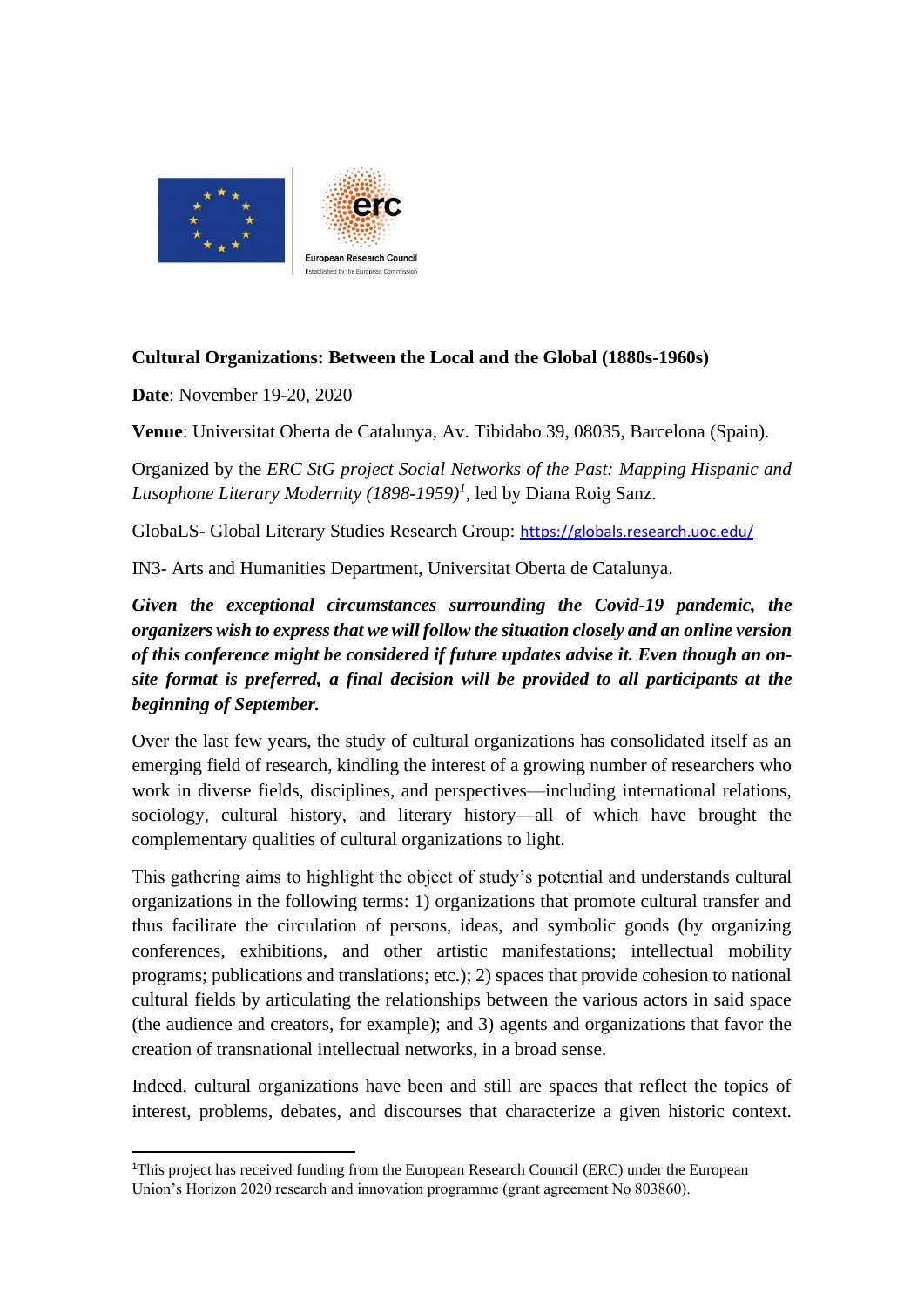Further, they also present specific characteristics in terms of the work they develop, internal organization and functioning, and participant and member lists.

In this sense, criteria such as the geographic environment of their activities (local/national/regional/international) and type of actor (public/private) are among the features that tend to be used to assign certain cultural organizations to one discipline or another. For instance, cultural organizations operating at a local or national level, as is the case with Amigos del Arte (Buenos Aires) or the Conferentia Club (Barcelona), have mostly been studied from the fields of literary sociology and cultural history. In these fields, entities such as literary circles or athenaeums are often approached through a number of theoretical frameworks that are imbibed with the notion of sociability and thus rely on the intellectual works of Georg Simmel (1981), Maurice Agulhon (1966, 1977), and Roger Chartier (1990), among others. In parallel, in his proposed renovation of cultural history, Jean François Sirinelli considers spaces of sociability as an important object of study, along with networks and itineraries (Sirinelli 1986). Christophe Charle has contributed enormously to the renovation of the field through the study of the intellectual figure, the university, and the transnational networks they both constitute (Charle 1990, Wagner and Charle 2004). Over time, a clear interest in mobility phenomena and cultural circulation has become manifest in the field of cultural history, giving way to what we know as cultural transfer studies (Espagne & Werner 1987; Espagne 2013). Within this framework, a series of notions have emerged to transgress the national frameworks used to consider culture, as well as certain binaries associated with culture (source and target culture, for instance)—the notions of cultural transfer (Espagne & Werner 1987; Espagne 2013), entangled history (Werner and Zimmermann 2002; 2004; 2006) and cultural mediator (Roig-Sanz & Meylaerts 2018) stand out in particular. In this sense, we may analyze cultural organizations in terms of collective instances of cultural mediation.

Nonetheless, regarding organizations whose work is carried out on a local or national scale, it is worth noting that their roles in the internationalization processes of their own cultures are rarely emphasized. By organizing conferences with foreign intellectual speakers, local cultural organizations in fact contribute to the receiving culture's cosmopolitism and promote ties between local and foreign intellectuals. The foreign intellectual can also glean a modern and positive view of the host culture, which can then be projected abroad through her role as a public figure. In this sense, even though the ability to wield influence at the local and national level is not comparable to the work carried out by international organizations, the local and the national do constitute fields in which relations of power are visible on an international scale (Bourdieu 1990, Casanova 1999, Sapiro 2008 and 2009).

In contrast, cultural organizations that operate on the international level have enjoyed further study in the field of international relations, as is the case of the International Institute of Intellectual Cooperation, which preceded the UNESCO. Although the role of culture in nation-building processes is well known (Thiesse 1999), only in the last few decades has the field of international relations started to view culture as something that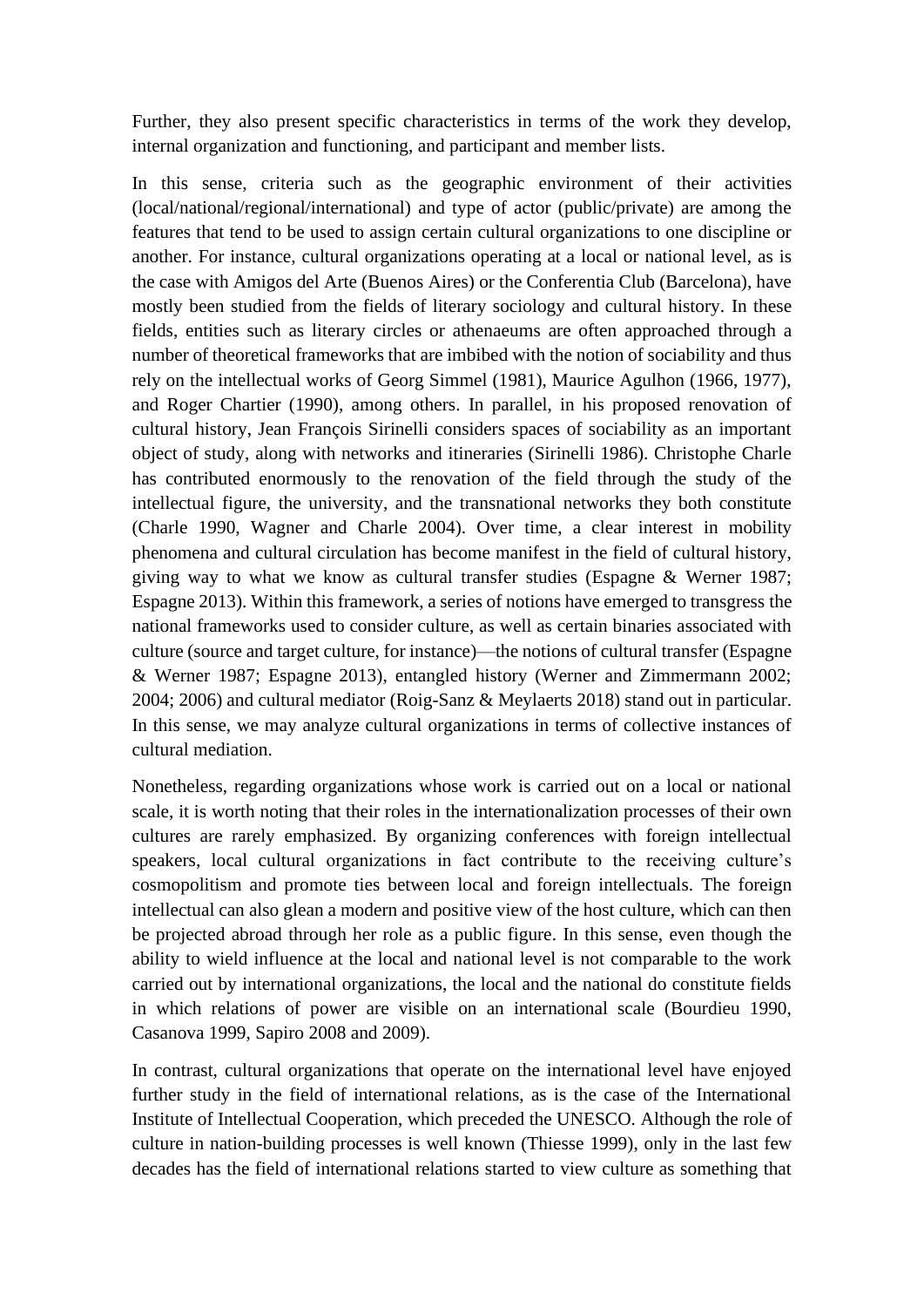can not only offer prestige, but also bring power to the international arena, thus yielding fertile ground for what we now know as International cultural relations (Mitchell 1986, Dulphy et al. 1989, Chaubet and Martin 2011) and providing nuance to our traditional understandings of power in international relations, according to which power would exclusively stem from economic and military strength .

In this sense, notions such as intellectual cooperation, soft power, cultural diplomacy, paradiplomacy, and exterior cultural action have acquired relevance and contributed to formulating more flexible definitions of international relations and their actors. This has allowed for a more detailed analysis of the potential that exterior action in the cultural field can harness as a mechanism to garner international recognition and thus consolidate any given national project itself. International action in the cultural field can amass different connotations according to each culture's position in the international arena: when it comes to hegemonic cultures, foreign promotion may camouflage an imperialist project, while when it comes to peripheral, non-state, or minority cultures, foreign promotion appears to be a necessary strategy to compensate for a lack of economic and military power, for instance (see McMartin 2019 for the case of Flemish literature, Gonne forth. for Walloon literature, and Kvirikashvili, forth. for Georgian literature).

Despite the potential of this object of study and the growing interest it has awakened in numerous fields, it is worth noting that cultural organizations pose several challenges in terms of 1) the relative terminological ambiguity between 'cultural organization' and 'cultural institution', worsened by the polysemy of the latter (which, in its most common sociological definition, is a synonym for social structure, thus referencing structures such as the church or the family, in contrast to the cultural institution as an organization for sociability and collective action in the cultural field, or to uses that tie the term "institution" to public power); 2) the heterogeneous realities encompassed by the institution (in the strictly cultural field, the term could include bodies spanning from the cultural association, to the writers' association, the library, or state organizations, such as the Junta para la Ampliación de Estudios e Investigaciones Científicas (Committee for the Broadening of Studies and Scientific Research) (1907), or the Oficina de Relaciones Culturales Españolas (Office of Spanish Cultural Relations) (1921); and 3) the disciplinary fragmentation from which cultural organizations have been studied to date (sociology, history, anthropology, and international relations), which only generates partial knowledge.

In this sense, we lack a shared theoretical framework that would allow us to consider common features and articulate differences. The goal of this scientific gathering is to study organizations, both private and public, that share a focus on the cultural field and, especially, on cultural promotion. We aim to use case studies to analyze their internal operations (organization, members, activities, evolution, changes over time, etc.) and broader context (historical, political, economic, etc.). We will privilege the study of cultural organizations operating from the last few decades of the nineteenth century to the 1960s, given our understanding that said period saw a progressive shift towards globalization in the international literary space through the intensified circulation of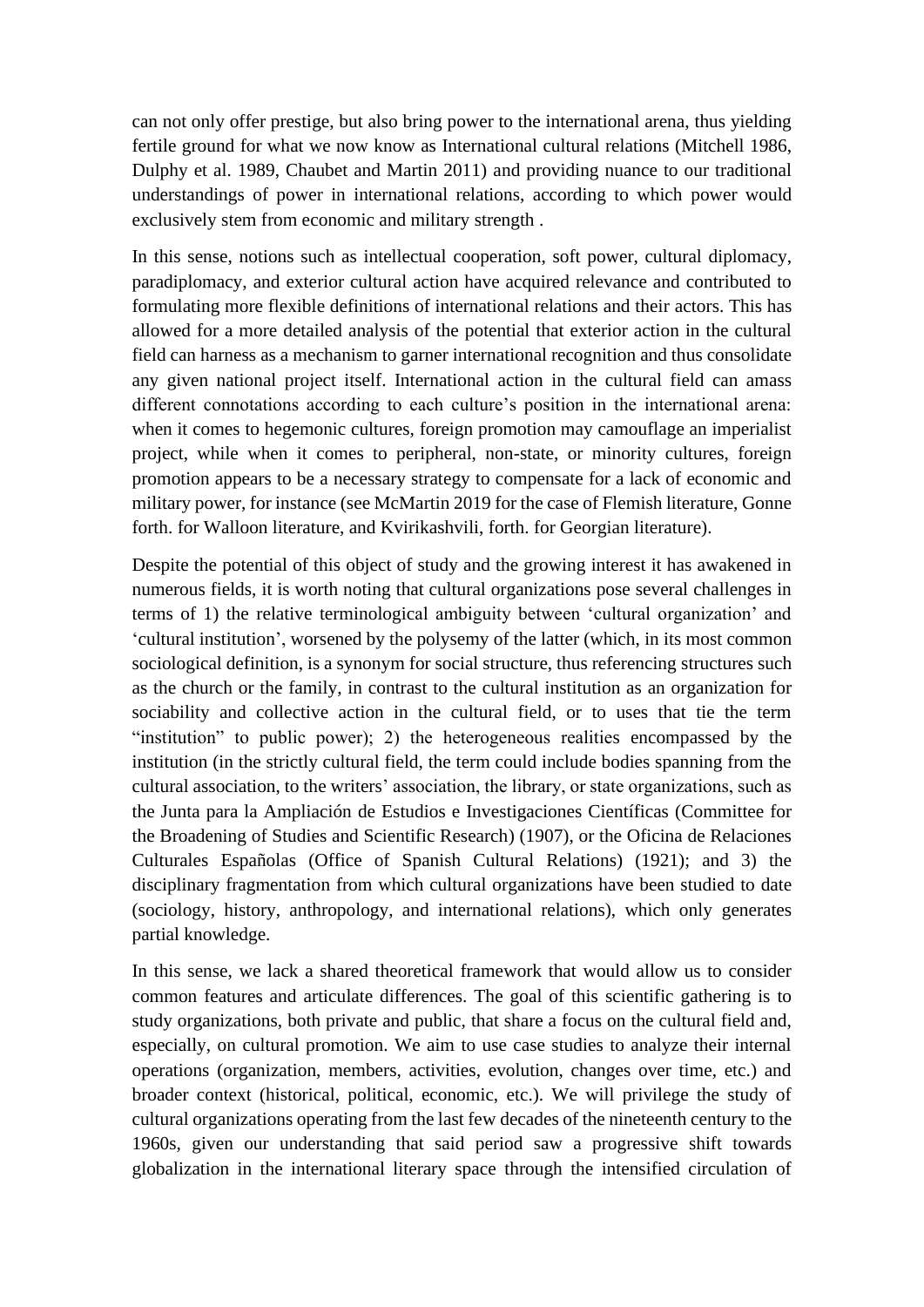persons, symbolic goods, and ideas. Further, we end with the 1960s due to the changes that took place around said time in terms how mass media changed the organizational strategies of cultural life.

The proposed areas of research include the following:

• The internationalization of a culture through the actions of cultural organizations

What are the specific features of power relations in the cultural field and what mechanisms have been used historically to alter or add nuance to these features? Which historical examples might we study, both as successes and as failures? Which cultural organizations and actors articulate cultural internationalization? How is the global manifested in cultural organizations operating at the local/national level? How does foreign action influence national culture? How does the process of professionalization evolve in the field of cultural mediation? How does this shift become manifest in specific practices? How are cultural organizations related to other forms of cultural mediation, such as magazines, conferences, congresses, and festivals?

• Articulating the public and the private

How are public powers related to cultural organizations in the private sector? What is the relationship between private initiatives and the public powers that formulate cultural policies?

• Transnational analysis

Is dialogue possible between cultural organizations in different geographical contexts? Can parallels be established among different and idiosyncratic processes? How can we articulate transnational comparisons without diluting the power relations between cultural areas? What are the specific features of the practices of hegemonic cultures, on the one hand, and of peripheral cultures, on the other?

• The revision of theoretical frameworks and methodologies in the study of cultural organizations

What are the main challenges that the study of cultural organizations faces in terms of accessing and collecting primary sources? What can the digital humanities, big data, data visualization tools, etc., contribute? How can network analysis inform our understanding of cultural-transfer phenomena? What are the advantages and issues with using the notion of the network, either metaphorically or not? How can these be combined with traditional methodologies, such as the bibliographical focus or the prosopographical study?

## **Submissions**:

Authors should submit an abstract (300 words), filiation, bio-note and a short reference list to Elisabet Carbó (ecarboc@uoc.edu) and Diana Roig Sanz (dsanzr@uoc.edu) **before July 15, 2020.**